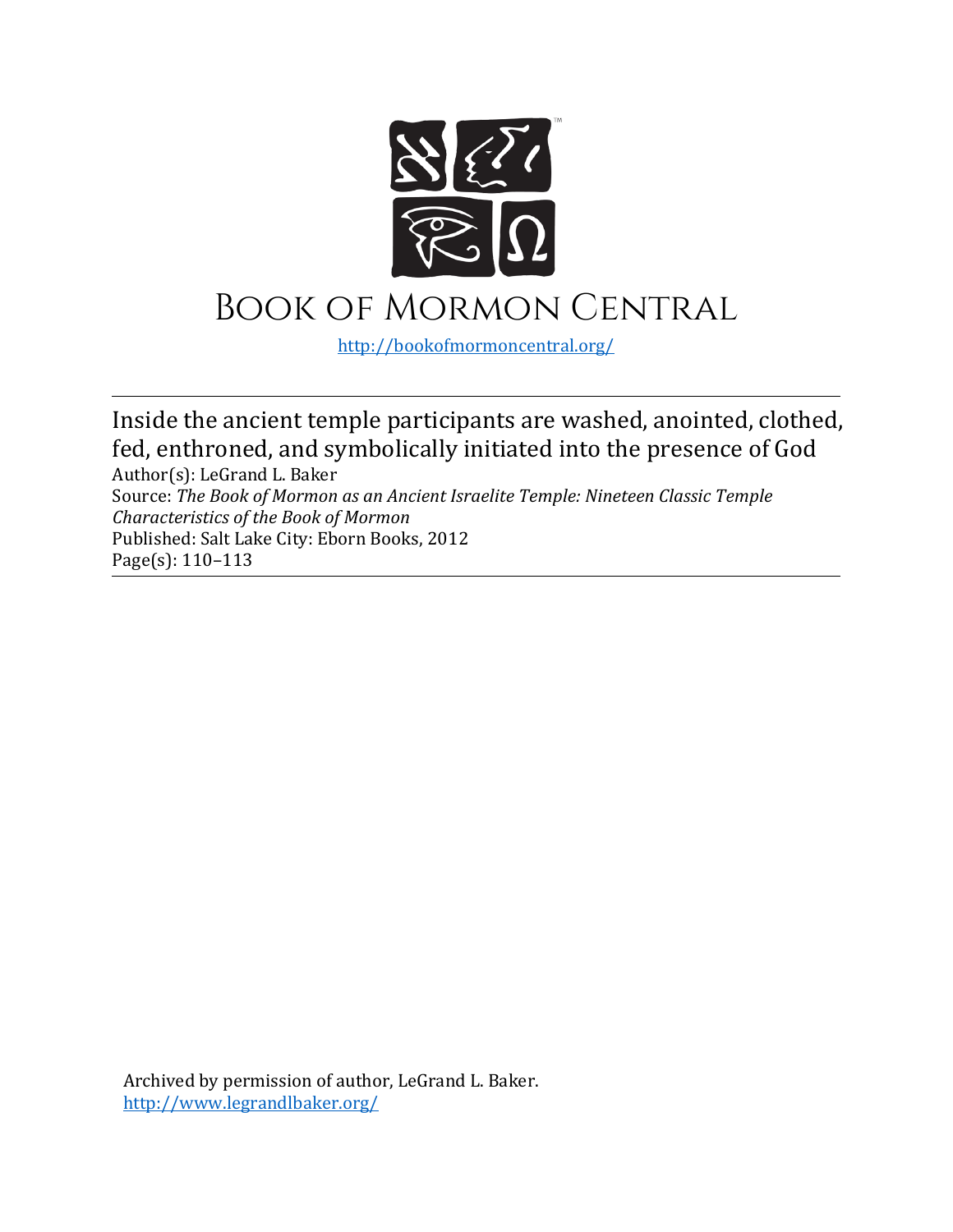$\mathcal{L}_\text{max}$  , and the contract of the contract of the contract of the contract of the contract of the contract of the contract of the contract of the contract of the contract of the contract of the contract of the contr

*10. "Inside the temple images of deities as well as living kings, temple priests and worshippers are washed, anointed, clothed, fed, enthroned and symbolically initiated into the presence of deity, and thus into eternal life. Further, New Year rites held in the temple include the reading and dramatic portrayals of texts which recite a pre-earthly war in heaven; a victory in that war by the forces of good, led by a chief deity; and the creation and establishment of the cosmos, cities, temples, and the social order. The sacred marriage is carried out at this time"*[83](#page-1-0)

The actions described took place in ancient three

<span id="page-1-0"></span><sup>83</sup>Lundquist, "Common Temple Ideology," 58. See Donald W. Parry, "Ritual Anointing with Olive Oil in Ancient Israelite Religion," *Allegory of the Olive Tree*, 266-71, 281-83; Ricks and Sroka, "King, Coronation, and Temple: Enthronement Ceremonies in History," *Temples of the Ancient World*, 1994.243-44.

For discussions of sacred clothing see: Draper and Parry, "Seven Promises," *Temple in Time and Eternity*, 134-136; Nibley, "Sacred Vestments," in *Temple and Cosmos,* 91-138; Stephen D. Ricks, "The Garment of Adam in Jewish, Muslim, and Christian Tradition." In *Temples of the Ancient World*, ed. Donald W. Parry, (Salt Lake City: Deseret Book, 1994), 705-39; Ricks and Sroka, "Garment," in "King, Coronation, and Temple," 254-6; John A. Tvedtnes, "Priestly Clothing in Bible Times," *Temples of the Ancient World*, 649-704.

For discussions of covenants see Packer, Boyd K. *The Holy Temple* (Salt Lake City: Bookcraft), 1980; Stephen D. Ricks, "Oaths and Oath Taking in the Old Testament," *Temple in Time and Eternity*, 43-53; For discussions of the temple drama see Baker and Ricks, *Who Shall Ascend into the Hill of the Lord*; Johnson, *Sacral Kingship in Ancient Israel*; Mowinckel, *The Psalms in Israel's Worship;* Nibley, "Abraham's Temple Drama," *The Temple in Time and Eternity*, 1-42.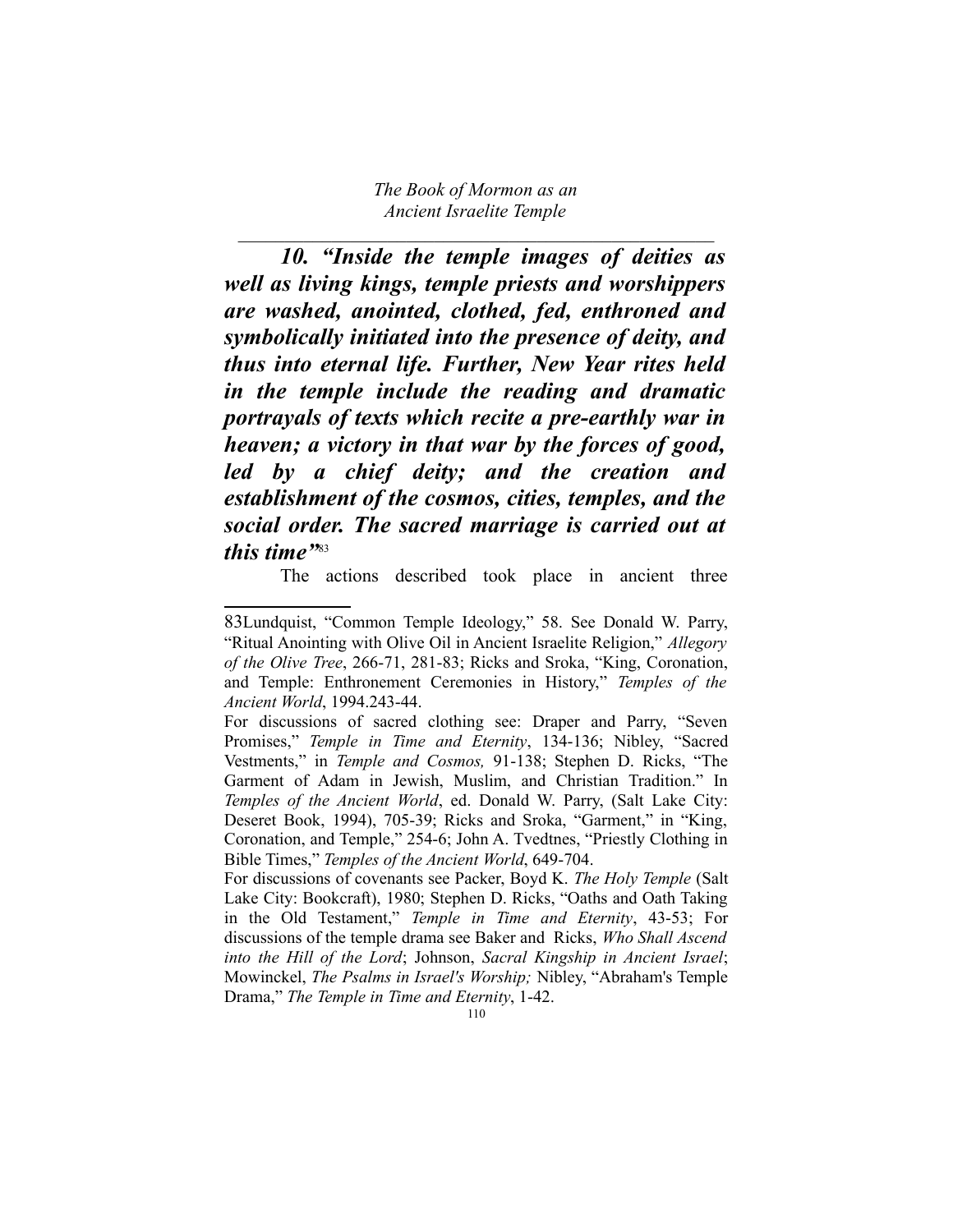dimensional sacred space as the presentation of the temple drama. The text of the Book of Mormon often expresses ideas in sequences similar to the coronation ceremonies and the Israelite temple rites and drama, and it throws a great deal of light on their meaning and purpose.[84](#page-2-0) But reading the Book of Mormon is not the same as participating in the ancient temple rites and drama or the coronation ceremony. The reverse, however, is also true. Participating in the ancient temple rites was not the same as having an understanding that can come when we unlock the mysteries of the Book of Mormon's encoded text.

The symbolism of the coronation of the ancient Israelite king can be lost in the details of the ceremony if the rites are not understood as a single event. The king had been ordained a "priest after the order of Melchizedek" (Psalm 110),  $85$  Then, during the coronation ceremonies he was washed, clothed in sacred garments, and anointed with a dual ordinance wherein he was adopted, crowned, and given the new name of "son" of God (Psalm 2). $86$  He was then enthroned as king of Israel. Thus he was the legitimate "son" and legal heir to the throne. With his anointing he received "a special endowment of the Spirit [which] is clearly associated with the rite" of anointing.<sup>[87](#page-2-3)</sup> Mowinckel further explained,

<span id="page-2-0"></span><sup>84</sup>For a discussion of the ancient Israelite temple drama and its importance in Nephite history see Baker and Ricks, *Who Shall Ascend into the Hill of the Lord*. The entire book is devoted to that subject.

<span id="page-2-1"></span><sup>85</sup>For a discussion of Psalm 110 and the Melchizedek Priesthood in ancient Israel see Baker and Ricks, *Who Shall Ascend into the Hill of the Lord* (2011 edition), 239-53.

<span id="page-2-2"></span><sup>86</sup>For a discussion of Psalm 2 and the importance of the new king name see Baker and Ricks, *Who Shall Ascend into the Hill of the Lord* (2011 edition), 360-73.

<span id="page-2-3"></span><sup>87</sup>Johnson, *Sacral Kingship,* 15. The Bible records the anointings of six Israelite kings: Saul: 1 Samuel 10:1, David: 2 Samuel 5:3, Solomon: 1 Kings 1:39, Jehu: 2 Kings 9:6, Josh: 2 Kings 11:12, Jehoahaz: 2 Kings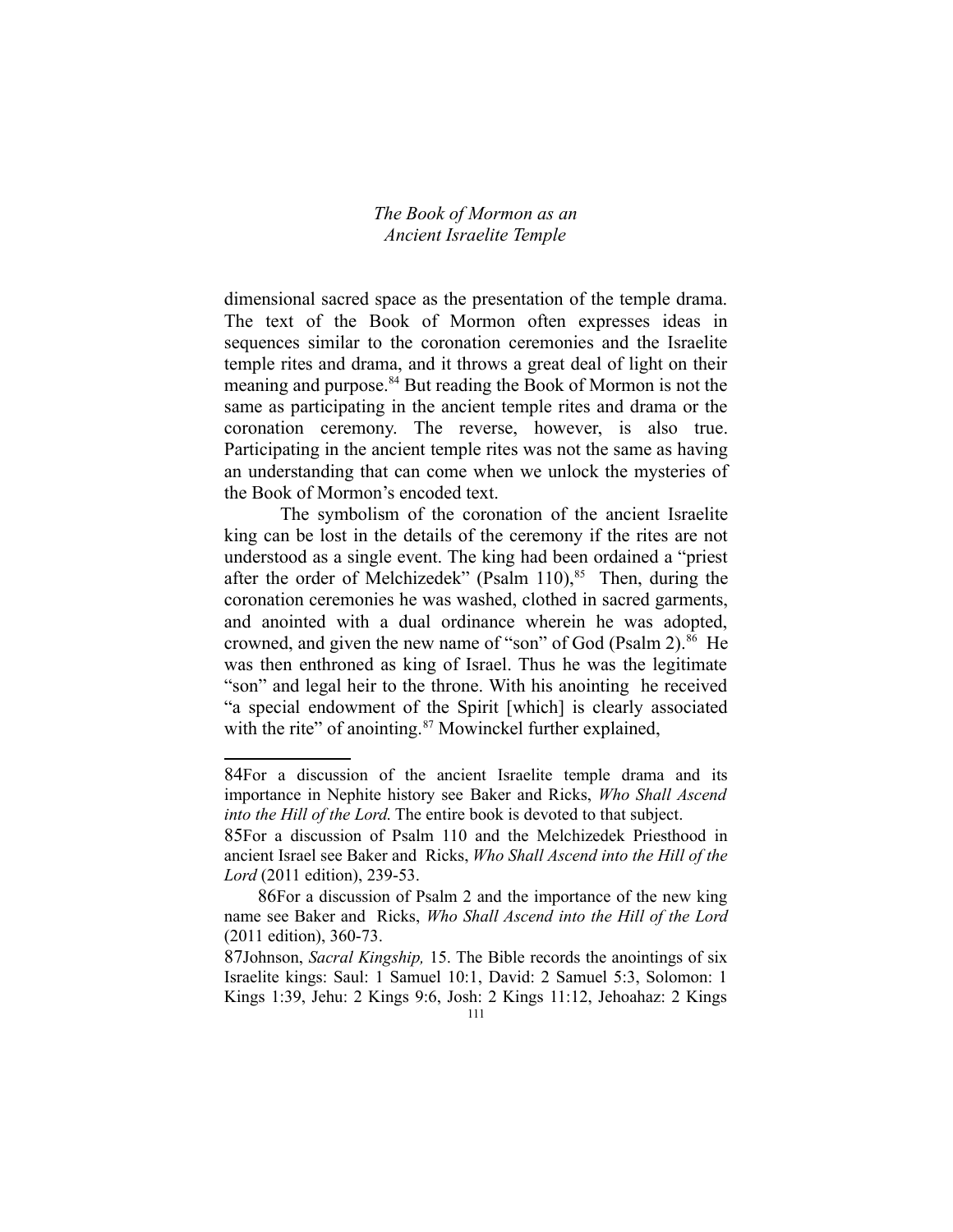$\mathcal{L}_\text{max}$  , and the contract of the contract of the contract of the contract of the contract of the contract of the contract of the contract of the contract of the contract of the contract of the contract of the contr

His [the king's] divinity depends on the endowment he has received at his election and anointing and on the power flowing to him through the holy rites of the cult, by Yahweh's free will, and depending on the king's loyalty and obedience towards Yahweh's commandments.<sup>[88](#page-3-0)</sup>

The king's sitting on God's throne was a major symbolic act, an acknowledgment that he was God's legitimate son and heir.<sup>[89](#page-3-1)</sup> Borsch explains,

> In a similar context we should probably put texts relevant to the king's being *raised up* or *lifted up* on high, a notion which is to be compared rather than contrasted with that of the God or king ascending the holy mountain to be hailed as king. Mythically they represent much the same idea, and this is apparently why, as noted earlier, the king may be said to sit on God's throne, and why we find several other references which seem to indicate that the king could be thought to have a throne in heaven.<sup>[90](#page-3-2)</sup>

Now, in his full capacity as king, in the full regalia of royalty, the king delivered a sermon to the people.<sup>[91](#page-3-3)</sup>

There are no examples of this coronation speech in the Bible. However, there are three examples in the Book of Mormon. One is Jacob's teachings at the temple in 2 Nephi. Another is in King Benjamin's story, where the king delivered a sermon on the importance of the Atonement. The third is in 3 Nephi, where the Savior came to the Nephite temple and taught the Beatitudes and a sermon like the Sermon on the Mount.

It is apparent from these examples that the lecture was more than just a reminder of the law, it is also a renewal of the covenants between Jehovah, the king, and the people of Israel. Geo Widengren wrote about that:

> It is the king who plays the central role in this act of covenant making. Not only is it he who convokes the assembly, but it is he also who reads out to it the words of the book of the law, which is the basis of the covenant....Thus the king appears before us here fully exercising his duties as the real High

<sup>23:30.</sup> Absalom was also anointed to be king: 2 Samuel 19:11.

<span id="page-3-0"></span><sup>88</sup>Mowinckel, *Psalms in Israel's Worship*, 1, 58. He cites: Psalms 89:31-33; 18:21-25; 20:4; 132:10; 2 Samuel 7:14ff.

<span id="page-3-1"></span><sup>89</sup>Then Solomon sat on the throne of the Lord as king instead of David his father (1 Chronicles 29:23).

<span id="page-3-2"></span><sup>90</sup>Borsch, *Son of Man,* 120. Italics in original.

<span id="page-3-3"></span><sup>91</sup>Johnson, *Sacral Kingship,* 23; Widengren, *Ascension of the Apostle,* 24-26, 36-37.